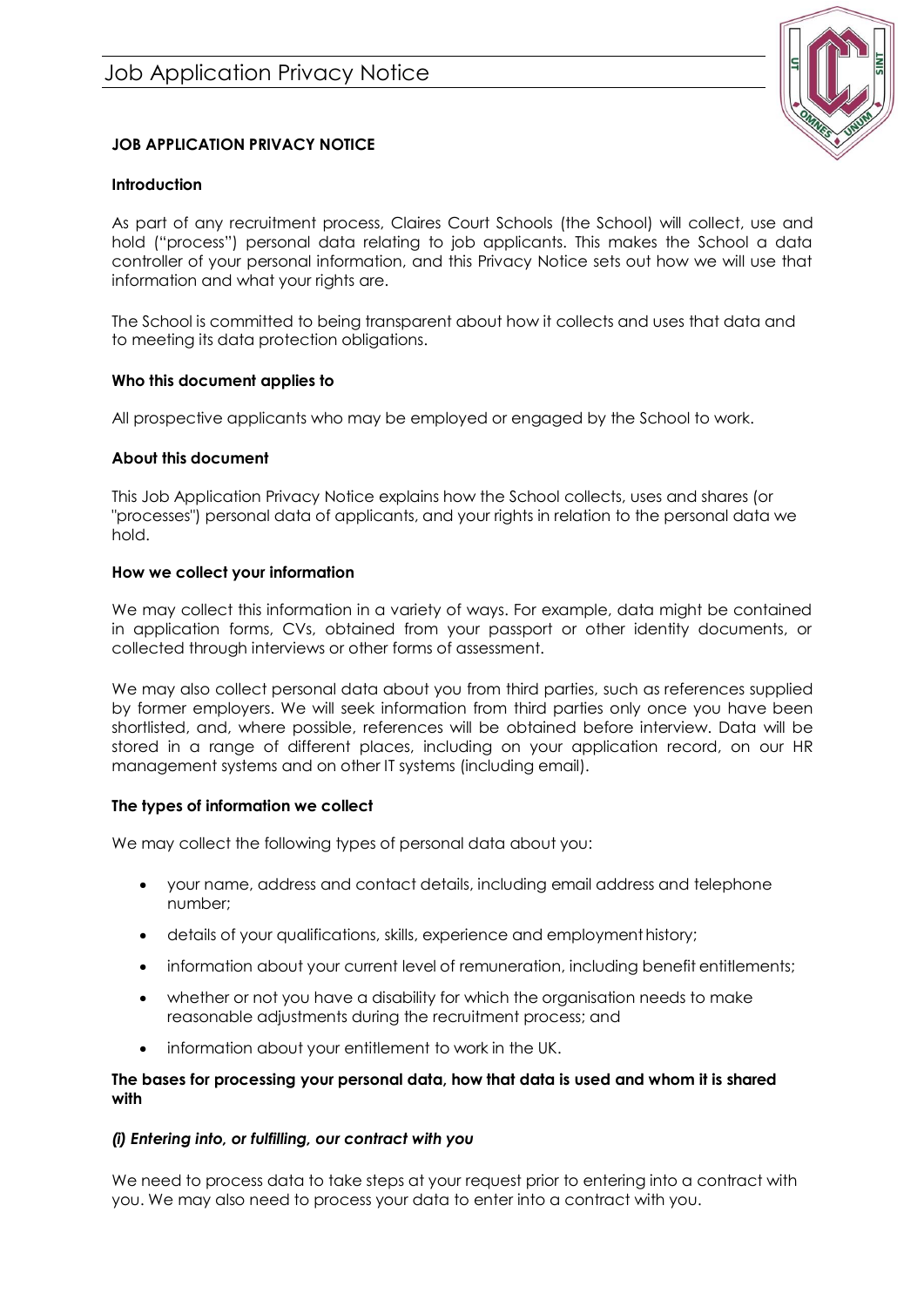

# *(ii) Legitimate Interests*

We process your personal data because it is necessary for our legitimate interest. Our "legitimate interests" includes processing data from job applications to allow us to manage the recruitment process, assess and confirm a candidate's suitability for employment and decide to whom to offer a job. We may also need to process data from job applicants to respond to and defend against legal claims.

# *(iii) Legal Obligations*

We also process your personal data for our compliance with our legal obligations. In this respect, we use your personal data for the following:

- references (of which one should be from current or most recentemployer);
- verification of your identity (name, date of birth and current address);
- verification of your eligibility to work in the UK;
- verification of your medical fitness relevant to the post applied for;
- verification of qualifications;
- verification of professional status where required e.g. QTS status (unless properly exempted);
- a check of the DBS Barred Lists for regulated activity (formerly DfE List 99) (NB: Barred List checks will usually be carried out prior to an offer of appointment beingmade);
- for posts involving childcare as defined under the Childcare Act 2006, completion of a declaration in relation to disqualification, including "by association" ;
- (for teaching posts) verification of successful completion of statutory induction period (applies to those who obtained QTS after 7 May 1999); and,

# *(iv) Special categories of data*

We process special categories of personal data (such as data concerning disability) or criminal convictions and allegations for the reasons set out below, we may collect information about:

- whether or not applicants are disabled to make reasonable adjustments for candidates who have a disability ;
- any criminal convictions or offences committed by an applicant, to check their suitability for the role they have applied, and to comply with the School's legal obligations.

# **Sharing your information with others**

Your information may be shared internally for the purposes of the recruitment exercise. This includes members of the HR and recruitment team, interviewers involved in the recruitment process, managers in the business area with a vacancy and IT staff if access to the data is necessary for the performance of their roles.

We will not share your data with third parties, unless you are shortlisted for the post; we will then share your data with former employers to obtain references for you, employment background check providers to obtain necessary background checks to company with our legal / safer recruitment obligations.

# **How do we protect your data?**

We take the security of your data seriously. We have internal policies and controls in place to